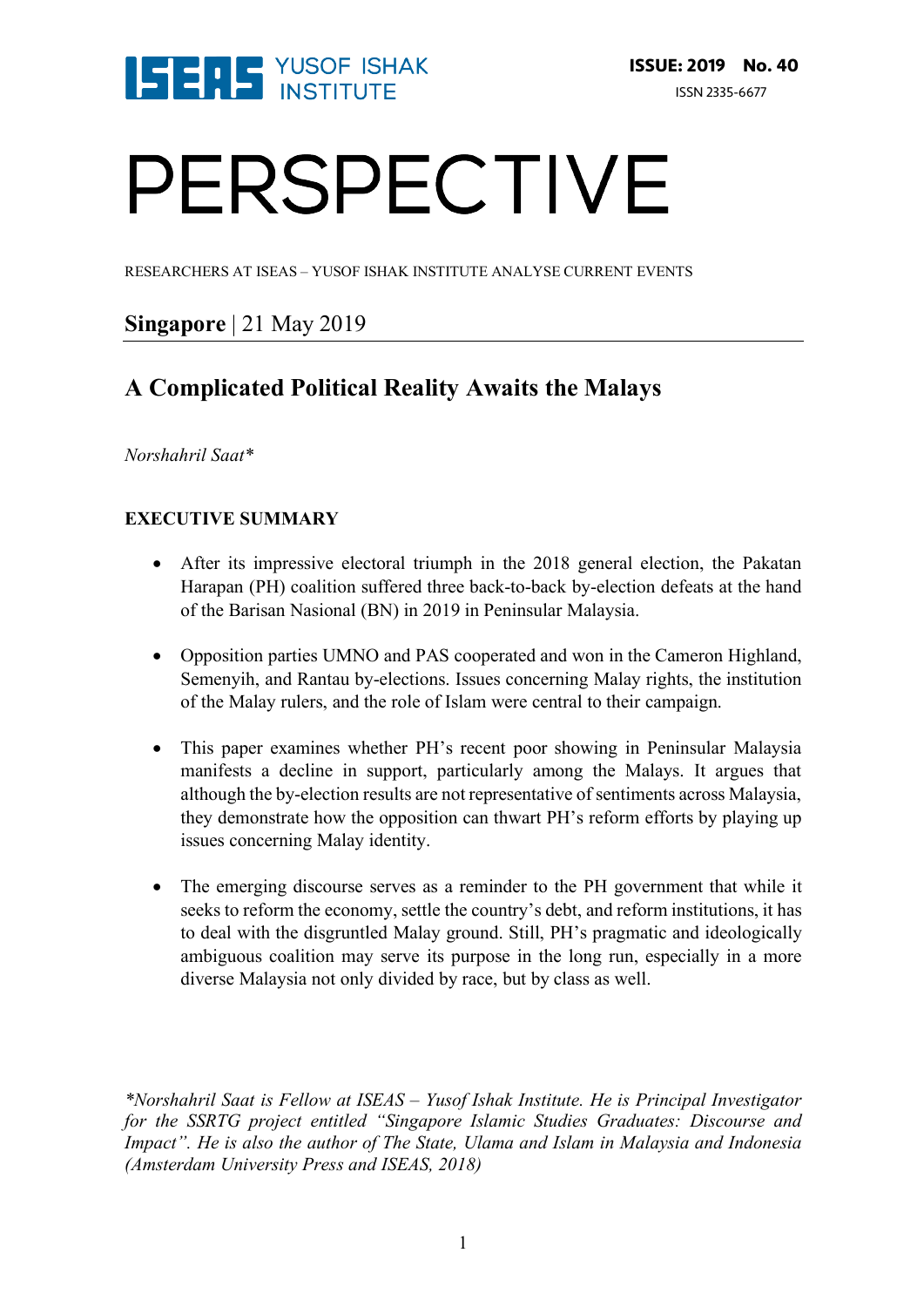

#### **INTRODUCTION**

On 9 May 2018, the Pakatan Harapan (Alliance of Hope or PH) coalition swept to power in Malaysia, promising to reform government institutions, lower costs of living, tackle corruption, and charge individuals linked to the 1MDB (1 Malaysian Development Bank) scandal. The victory was a remarkable achievement for PH, led by 92-year old Mahathir Mohamad, which ended 61 years of Barisan Nasional (National Front or BN) rule. While PH championed multiculturalism, some quarters within the coalition assured the Malays that their special rights are protected, along with Islamic institutions, and the Malay royal houses. In fact, parties such as the DAP (Democratic Action Party) and PKR (People's Justice Party) that have for decades been championing multiculturalism and rethinking affirmative action for the Malays, joined forces with Mahathir's PBBM (Malaysian United Indigenous Party, or Bersatu), which basically continuous to profess Malay dominance. Bersatu is a splinter of UMNO (United Malays National Organization) which is the leading party for BN coalition.

Some surveys indicate that in GE14, the number of Malays voting for BN (UMNO) was about five percent more than those who voted for PH and for PAS (Islamic Party of Malaysia).<sup>1</sup> According to Merdeka Centre report, BN received 35-40 % votes from the Malays, while PAS received 30-33% and PH 25-30%.<sup>2</sup>

After its victory in GE14, PH continued its winning streak in four by-elections: in Sungai Kandis (state seat in Selangor), Seri Setia (state seat in Selangor), Balakong (state seat in Selangor) and Port Dickson (federal parliament seat in Negeri Sembilan). Out of these victories, the first two were significant because PH candidates won against candidates backed by UMNO and PAS. As a result, many played down the significance of the alliance between the Malay nationalist party and the Islamist party. Co-operation in GE14 between the two parties had not materialized, although PAS strengthened its footing in the east coast states of Kelantan and Terengganu. The Port Dickson by-election was also not a good indicator to determine the success or failure of the UMNO-PAS alliance because it served as a platform for Anwar Ibrahim, the so-called "prime minister in waiting", to make a comeback into parliament. Nevertheless, the UMNO-PAS collaboration in by-elections held in 2019—namely Cameron Highlands (federal parliament seat for Pahang), Semenyih (state seat for Selangor), and Rantau (state seat for Negeri Sembilan)—proved to be more costly for PH. Is this a sign that race and religious politics are gaining momentum again? Or is this sentiment specific to Malay majority seats? Or is PH suffering from a by-election phenomenon, where voters tend to vote for the opposition knowing that this will not alter the power balance in the federal and state governments?

This paper argues that PH should not take the UMNO-PAS cooperation for granted because their success reflects the sentiments of disgruntled Malays across the country. While the government has the mandate to reform institutions, the economy, and tackle corruption, it cannot ignore the politicization of identity, particularly Malay rights and Islam. Politicization of identity can also pit the government against the Malay rulers, a symbolic yet powerful group that can alter the political balance of power in favour of BN.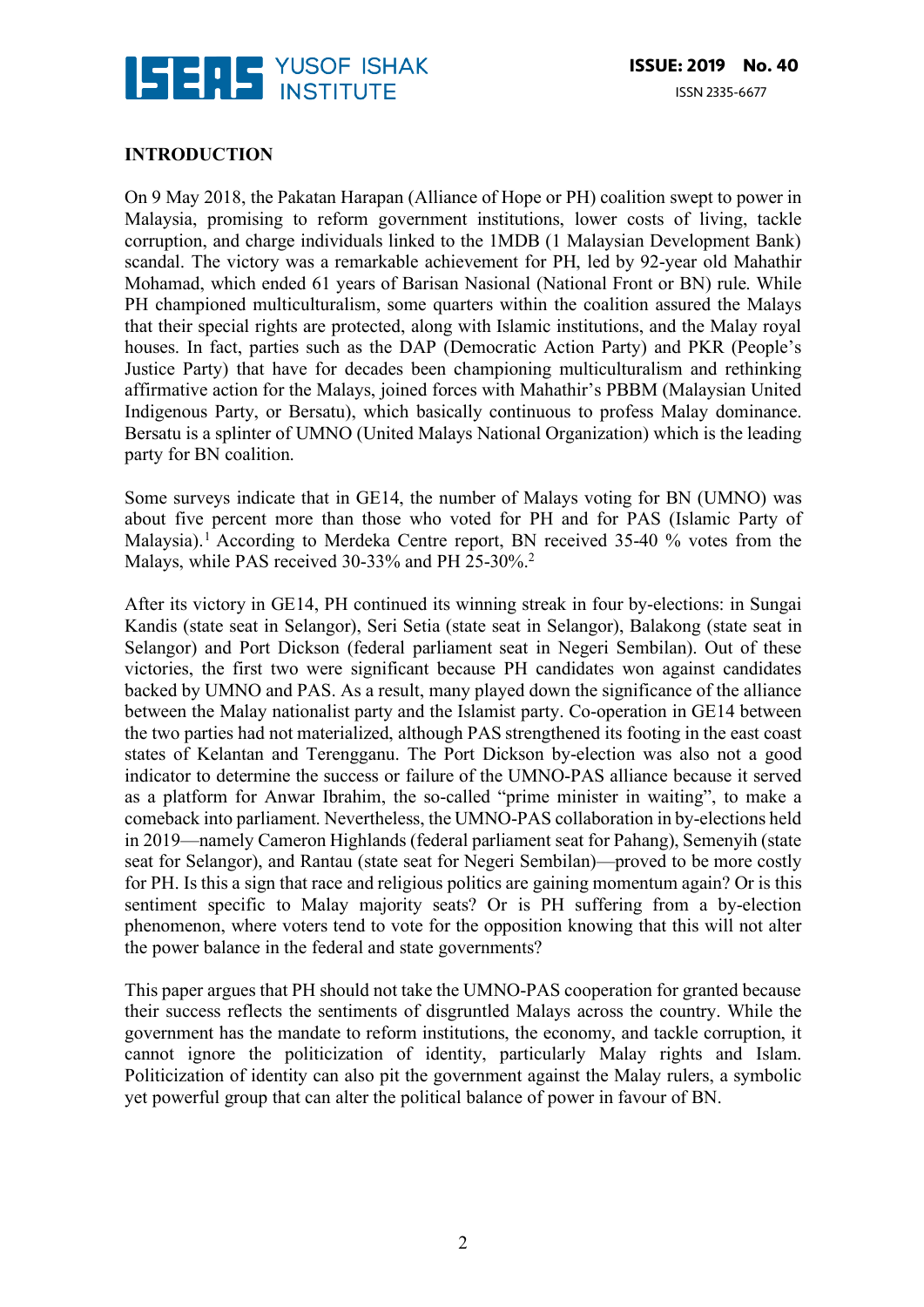

#### **2018 BY-ELECTIONS: THE BEGINNING OF UMNO-PAS COLLABORATION**

In 2018, four by-elections were held after GE14. The first was for the seat of Sungai Kandis, a state legislative assembly seat in Selangor. PH candidate Zawawi Ahmad managed to retain the seat for the government in a three-cornered fight against BN and an independent candidate.3 All of 72 percent of voters in this urban seat are Malays. In this election, PAS decided not to contest, paving the way for UMNO to fight a straight battle with PH. The agreement was that UMNO would reciprocate by not contesting the subsequent Seri Setia by-election, allowing PAS to battle PH in a straight fight there.

For the Seri Setia seat, also a state seat in Selangor, PH also won the contest comfortably against PAS. Resulting from BN's decision not to contest, PAS increased its vote compared to what it received in GE14. On the same day, another by-election was held in Balakong, which is also a state seat in Selangor. This election was a straight fight between two Chinese-dominated parties, PH's DAP and BN's MCA. PAS decided not to contest, which meant that it was not only allying with UMNO, but also with other BN parties. PH retained this seat comfortably. Unlike the previous three contests, which are state seats, the last byelection was for the parliament seat of Port Dickson. This election was significant because it marked the return of Anwar Ibrahim into politics, and as a member of parliament. The MP for the seat, Danyal Balagopal Abdullah, made way for Anwar, who is tipped to be the man to replace Tun Dr Mahathir as prime minister. In this seven-cornered fight, UMNO decided to sit out the race. Anwar's serious contenders were PAS candidate Mohd Nazari Mokhtar, and former UMNO and Negeri Sembilan chief minister, Isa Samad. Isa was among three other candidates who contested on the independent ticket.<sup>4</sup>

## **MALAY UNITY IN 2019 BY-ELECTIONS**

BN's performance in by-elections improved in 2019 with three consecutive by-election victories. The first was in the Cameron Highlands by-election, a parliament seat for Pahang. BN fielded an *orang asli* (indigenous people), Ramli Mohd Nor, which was a strategic move given that the community (21 percent) is the third largest ethnic group after Malays (33.5 percent) and Chinese 29.5 percent). PH's candidate was Manogaran Marimutu. In this election, PAS once again kept out of the contest and supported the BN candidate. The byelection, which witnessed a four-cornered fight, was held because BN was declared to have won the seat in GE14 with some elements of bribery.<sup>5</sup> As it turned out, BN won the seat again, and convincingly with over a 3000 majority margin compared to the 500 majority it won in GE14. However, PH candidate Manogaran claimed that BN played the racial card to secure this victory. Coincidently, the election was held a few weeks after the death of fireman Muhammad Adib Mohd Kassim, who was injured during clashes in November 2018 at Seafield Sri Maha Mariamman Devasthanam.<sup>6</sup> The incident created unnecessary tensions between Malays and Hindus, and the fact that it fielded an Indian in this by-election did not help the PH's cause. This victory is important for BN not only because it sought to compensate for past defeats, but also because Pahang is former Prime Minister Najib Razak's home state. There were however other factors that contributed to BN's victory: first, Pahang is an UMNO stronghold, and the party retained control of the state despite losing other key states to PH in GE14; and second, a majority of civil servants, particularly from the security forces who voted before polling day, voted for BN.7 More significantly, this was the first by-election that BN won with PAS' support.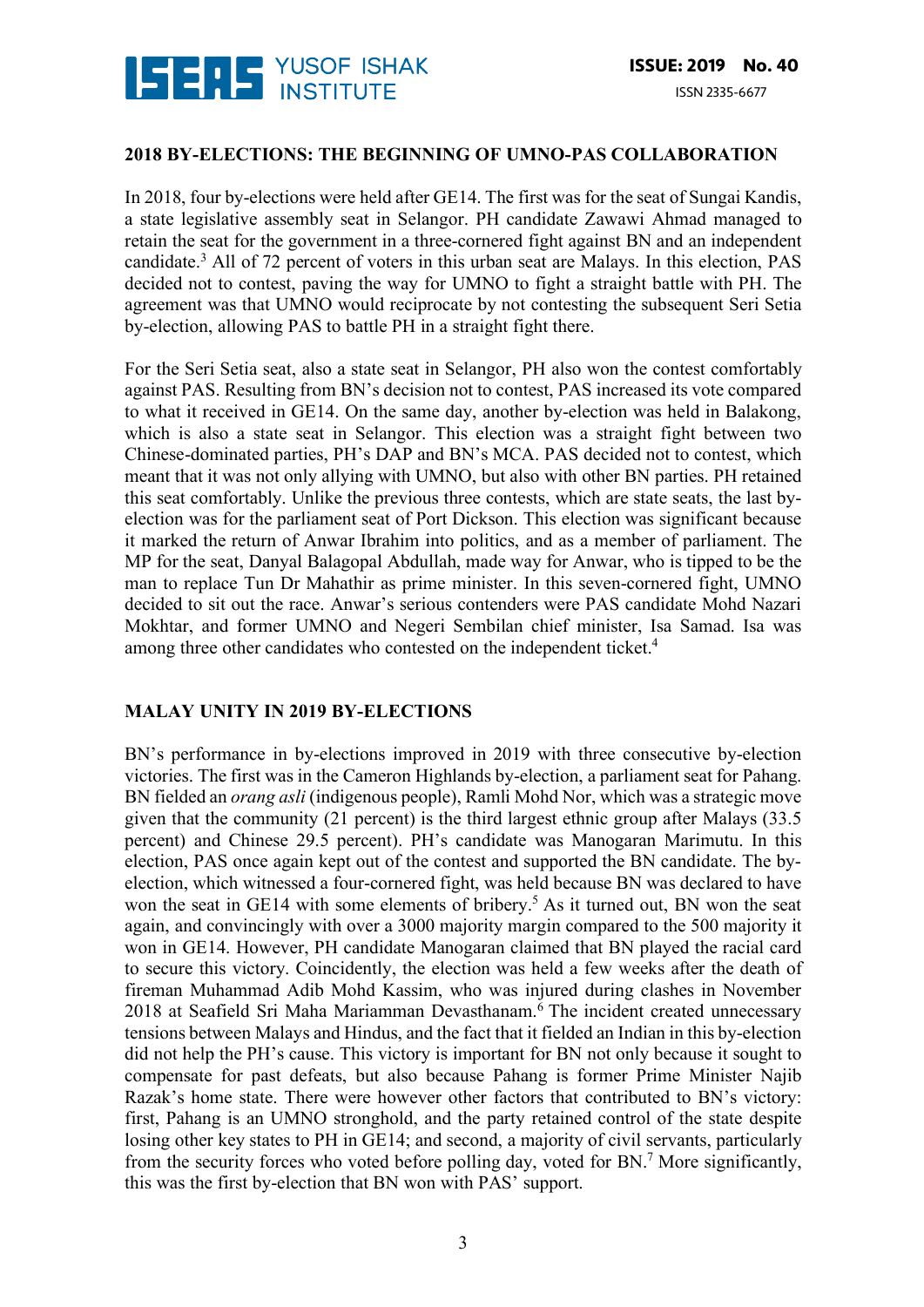

Next up for BN was the Semenyih by-election. This was called after the death of incumbent MP Bakhtiar Mohd Nor from Bersatu, a party within the PH coalition. BN managed to this contest marginally, but it was enough to overturn PH's gains in GE14. To begin with, PH's victory in Semenyih in GE14 was unconvincing. In a four-cornered fight with BN, PAS and Socialist Party of Malaysia (PSM), PH won only 50.76 percent of the popular votes and BN came second with 31.34 percent. PH obtained 23,428 votes compared to BN's 14,464 votes. The total voter turnout then was 46,572. A relatively lower voter turnout for the by-election may have contributed to BN's victory. The voter turnout in this by-election is 38, 518. BN's Zakaria Hanafi obtained 19,780 votes (50.44 percent) while PH's Muhammad Aiman Zainalli obtained 17, 866 (45.58 percent). PAS decided not to contest this election, though it remained a four-cornered fight, between PH, BN, PSM and an independent candidate.

What went wrong for PH's campaign? It all boiled down to Muhammad Aiman's inexperience. The 30-year old candidate, who has a PhD in electrical engineering, and is the son-in-law of the late Bakhtiar, is not an orator, and was clearly uncomfortable when taking difficult questions from the media. In contrast, BN's Zakaria, who is in his 50s, is a seasoned politician and a veteran UMNO member.

To be sure, PAS' role in the Semenyih election was ambiguous. There were reports that PAS leaders, including party president Abdul Hadi Awang, met Mahathir a few days before the election. While the purpose of the short meeting was not revealed, Mahathir briefly said that PAS had agreed not to support BN's campaign in Semenyih.<sup>8</sup> Abdul Hadi later claimed that PAS would support the prime minister should a no-confidence vote be tabled in parliament against his government. Yet, by publicly revealing details about the meeting, Mahathir gave the impression that PH needed PAS support to beat UMNO in Semenyih. In fact, PAS deputy information chief Roslan Shahir contradicted Mahathir's statement by saying that his party would support BN.<sup>9</sup> And true enough, PAS indirectly supported BN's campaign, resulting in the latter's victory.

On 13 April, PH suffered another defeat resulting from the UMNO-PAS alliance. The byelection election was called after the Federal Court dismissed a petition by UMNO acting president and incumbent Member of Parliament (MP) Mohamad Hassan. The seat was declared vacant after the courts found that in GE14, PH candidate Dr S Streram was denied entry into the nomination centre because he had not brought along his candidate pass. The by-election witnessed a four-cornered fight between Mohamad Hassan, Dr S Streram and two independent candidates. The incumbent won the seat convincingly. Again, whether the victory resulted from UMNO-PAS co-operation remains a question, because the seat has been an UMNO stronghold since 1964, and Mohammad Hassan was former Chief Minister. However, identity politics remained BN's card throughout the campaign.

After three straight defeats at the hands of BN, PH finally recorded a by-election victory in 2019 by retaining the Sandakan parliament seat in Sabah. The DAP won the seat for PH with a bigger majority than in GE 14. However, Sandakan is a majority Chinese constituency, and PH has always been the favourites to win there.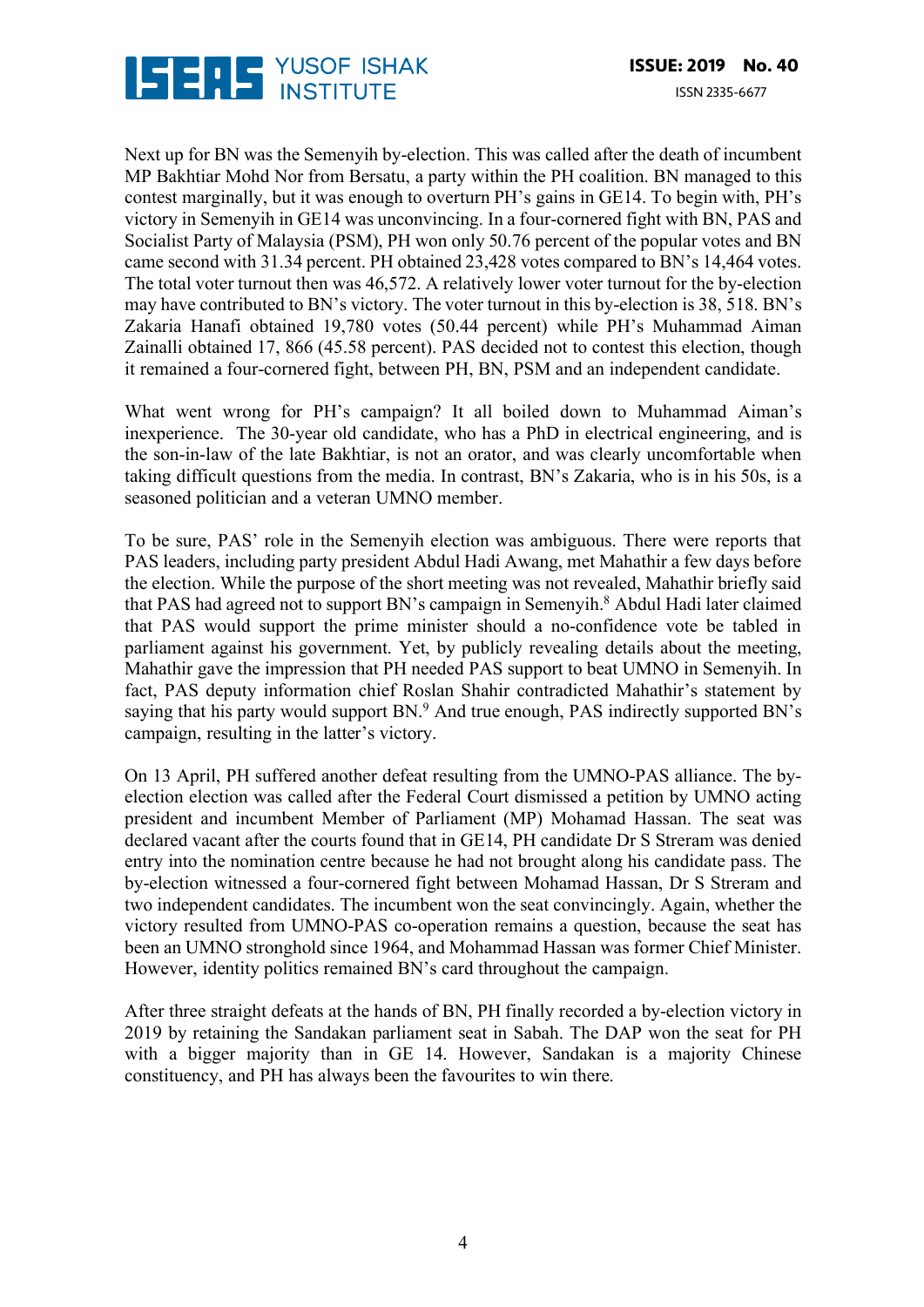

## **A CASE OF DISGRUNTLED MALAYS?**

One can argue that some Malays are beginning to feel insecure under the PH government. Again, this statement has to be qualified because the Malays are heterogeneous, and this depends on which state they live in, whether they live in urban areas or rural areas, and which social strata they occupy. However, some Malays have indeed mentioned that the Malays are no longer in power, and that the government is run by the DAP.<sup>10</sup> BN, especially UMNO, also fanned this discourse to their advantage, though at the expense of their partners MCA and MIC. A series of episodes provides strong indication that some segments of the Malay/Muslim community are unhappy with PH, and the way PH conducted itself in recent clashes with important Malay institutions further exacerbated the community's distrust of the government.

A few months after GE14, a number of high-profile UMNO leaders crossed over to join Bersatu. The likes of Mustapa Mohamad and Anifah Aman, former cabinet ministers under the Najib Razak administration, leaving to join Bersatu is a cause for concern for some UMNO grassroots members. Joining Mustapa and Anifah was Mas Ermieyati Samsudin, a former deputy minister.<sup>11</sup> To prevent the further departure of key UMNO leaders, the party took swift action and pressured acting president Ahmad Zahid Hamidi, who was also facing corruption charges, to step aside and allow Mohamad Hassan to become caretaker president. Interestingly, BN's performance in the by-elections improved after this leadership change.

After PH came to power in May 2018, it made sweeping changes. The government appointed non-Malays into key positions such as Chief Justice, Attorney General, and Finance Minister. The Prime Minister also indicated that he wanted to scale down the size of the bureaucracy, and rethink the role of the federal Islamic bureaucracy JAKIM. The government had also stopped book-banning, and attempted to engage groups deemed less Islamic: such as the LGBT (lesbian, gays, bisexual and transgender) community.

However, the Malay backlash against PH's decision to ratify the international conventions ICERD and Rome Statue demonstrates that it underestimated the Malay ground. On 8 December 2018, about 55,000 Malays marched in the streets of Kuala Lumpur to express their unhappiness with PH's move to ratify the United Nations (UN) International Convention on the Elimination of all forms of Racial Discrimination. Ratifying the convention, according to BN and PAS politicians, also means denying the rights of the Malays and belittling the status of Islam in the country. The Prime Minister had incidentally made the promise that Malaysia would ratify the convention in a speech he made at the UN general assembly in 2018. The government backtracked after sensing that the Malay ground was not pleased with the move, and this was done before the mass protest. Thus, the purpose of the march was later changed to express thanksgiving to the government's effort, but UMNO and PAS leaders cleverly rode on the protests to demonstrate their political alliance.

Another issue on which PH had to backpedal was the signing of the Rome Statute. The government initially agreed to be a signatory of the international agreement which recognizes that crimes such as genocide, humanity, war crimes can be investigated by the International Criminal Court even though states disagree with the claims. The Prime Minister himself argued that his government backtracked not because he disagreed with the principles of the agreement, but because some quarters were using the issue to deepen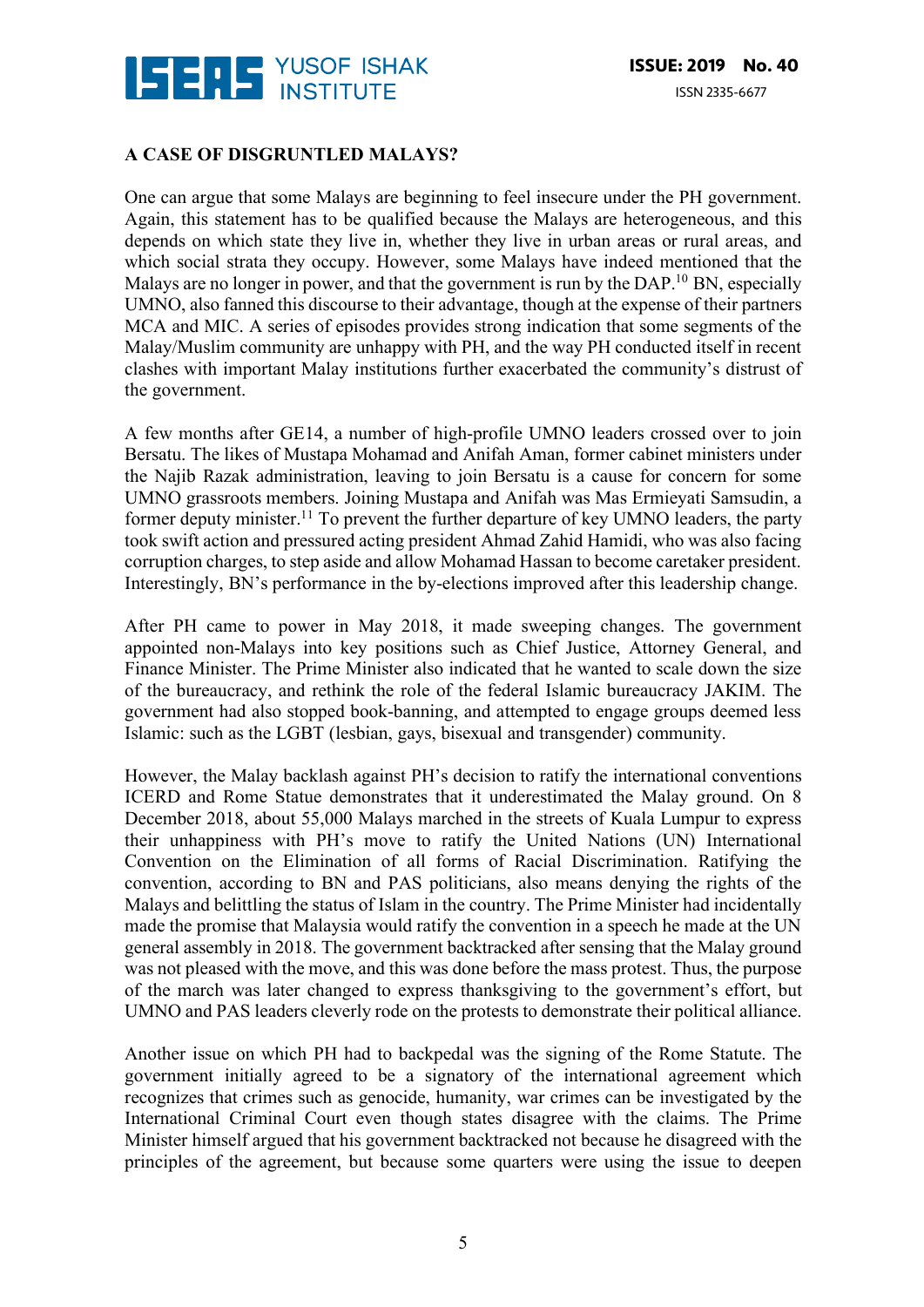

tensions between the Malay rulers and the government. Mahathir then emphasized that the rule of law applies to all Malaysians, including the Malay rulers.

Relatedly, Mahathir openly clashed with the Johor ruling family, both the Sultan Ibrahim Ismail and the Crown Prince Ismail Ibrahim (known by the acronym, of his title TMJ). Many thought this was a repeat of the constitutional crisis Malaysia faced during Mahathir's first term with the Malay rulers—in 1983 and 1993—which led to a reduction of immunity for the constitutional monarch. This time, the clash was about who had the right to appoint the Johor chief minister, after the resignation of Osman Sapian. Mahathir insisted it remained in the rights of the political party in power, while the Johor ruler felt it was his prerogative. The issue became a public spat until Home Affairs minister Muhyiddin Yassin said the Johor ruler had the right under the state's law.

# **CONCLUSION: PH LOSING THE MALAY-ISLAM BATTLE**

Judging from the three by-election defeats for PH in 2019, many reckon that Malaysians are getting impatient with unfulfilled promised reforms during its 12 months in power. While there is some truth that PH is losing in the way it communicates with the Malay voters, the by-elections are by no means good indicators of its overall performance. To begin with, BN was the favorite to win in Rantau and Cameron Highlands, and in GE14, while Semenyih was always a close call. The UMNO-PAS link up may seem to have worked well for some quarters in Malaysia, but whether the model is sustainable remains doubtful, especially when the two parties are competing for the same seats, which could trigger infighting at the grassroots level over seat allocation. Ironically, the two parties are moving towards a similar kind of orientation, catering to conservative rightist Malays. They will find it difficult to win in multiracial seats, what more in seats where the Malays are a minority.

The complexity of Malaysian society transcends the ethnic divide to include the class divide, and the intra-religious divide. PH offers a different model that caters to electorate's different needs. The parties in the coalition are mixed, and ideologically, they are pragmatists. DAP appeals to the urban Chinese, PKR in multiracial, and urban seats, Amanah among religious and urban Malays, while Bersatu enjoys support from traditional Malays. The fact that Bersatu is now moving into Sabah shows that it is able to read the ground well. While Warisan, a party in alliance with PH, can obtain the support of Sabahans living in the coastal areas, Bersatu can replace UMNO by targeting the latter's core supporters in the Sabah hinterland. This loose coalition model, where one that does not focus too strongly on ideology, may be the way forward in retaining power in Malaysia.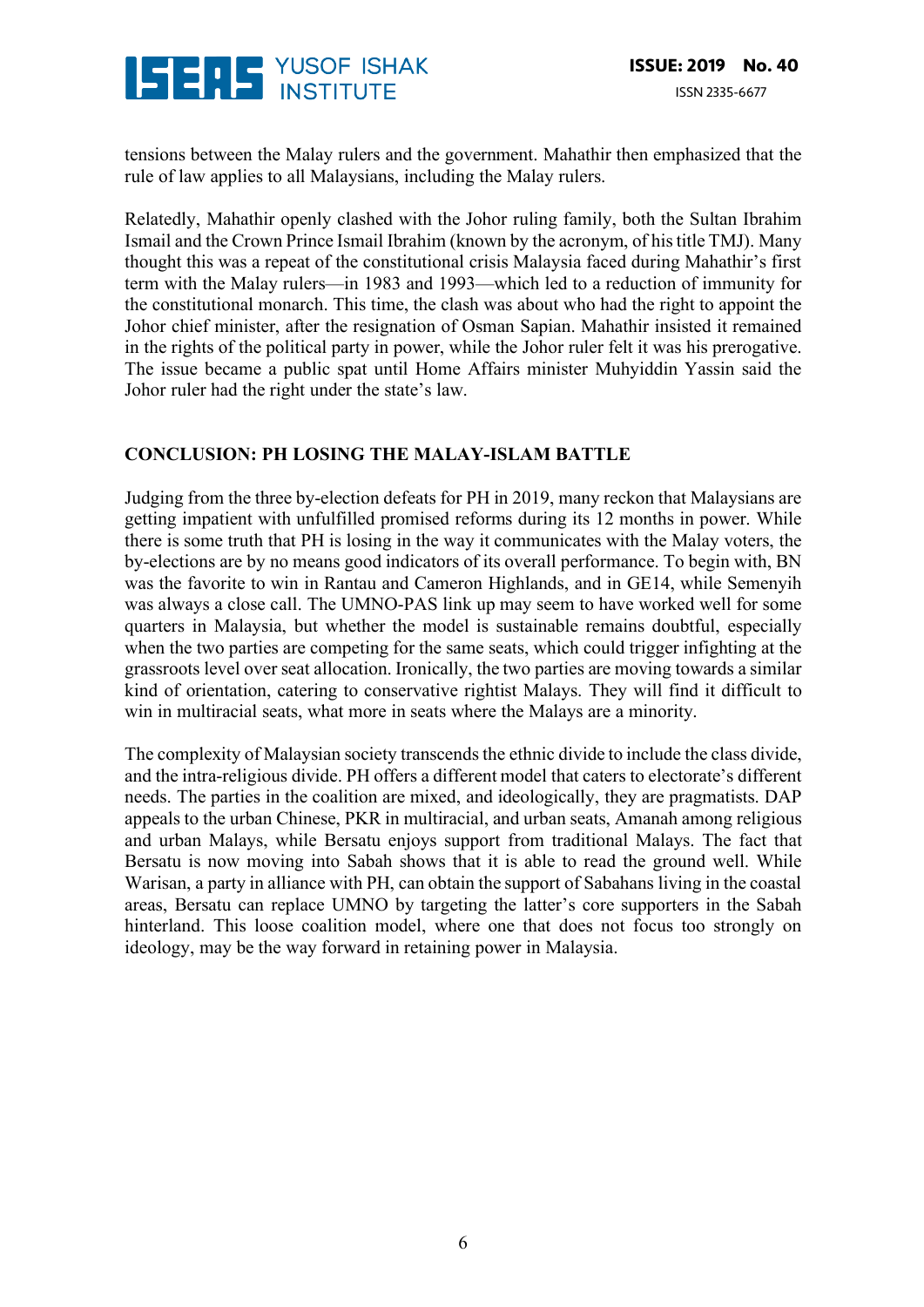

 

<sup>1</sup> John Funston, "Malaysia: What happened to UMNO and Malay Support During GE14?" The newslens International, 30 October 2018, https://international.thenewslens.com/article/107092 (Date Accessed 9 May 2019). See also FMT Reporters, "Report: 95% Chinese but less than 30% Malays voted for PH," FreeMalaysia Today, 14 June 2018,

https://www.freemalaysiatoday.com/category/nation/2018/06/14/report-95-chinese-but-less-than-30-malays-voted-for-ph/ (Date Accessed 9 May 2019).

<sup>3</sup> Norshahril Saat, "The Sungai Kandis By-election: A test for the new Pakatan Harapan Administration" *ISEAS Commentary*, 6 August 2018.

https://www.iseas.edu.sg/medias/commentaries/item/8059-the-sungai-kandis-byelection-a-test-forthe-new-pakatan-harapan-administration-by-dr-norshahril-saat (Date Accessed: 17 April 2018).

<sup>4</sup> Hazlin Hassan, "Port Dickson by-election: Anwar Ibrahim storms to victory," 13 October 2018, *The Straits Times*.

<sup>5</sup> Shannon Teoh, "BN crushes PH in closely-watched Cameron Highlands by-election," *The Straits Times*, 26 January 2019.

<sup>6</sup> Ida Lim and Jerry Choong, "Firefighter Muhammad Adib dies," *Malaymai*l, 17 December 2018, https://sg.news.yahoo.com/firefighter-muhammad-adib-dies-141722353.html

<sup>7</sup> Azril Annuar, "Loke: BN used race card, 'old tactic' to win Cameron Highlands seat," *Malaymail.com*. 27 January 2019. https://www.malaymail.com/news/malaysia/2019/01/27/lokebn-used-race-card-old-tactic-to-win-cameron-highlands-seat/1716957 (Date accessed: 17 April 2019).

<sup>8</sup> Nor Ain Mohamed Radhi, "PM reiterates Hadi told hom Pas would not support Umnio in Semenyih by-election," 17 February 2019,

https://www.nst.com.my/news/politics/2019/02/461015/pm-reiterates-hadi-told-him-pas-wouldnot-support-umno-semenyih (Date accessed 17 February 2019).

<sup>9</sup> Joseph Laos Jr, "PAS says it still supports BN in Semenyih despite 'less commitment'" in the Star Online 17 February 2019, https://www.thestar.com.my/news/nation/2019/02/17/pas-says-itstill-supports-bn-in-semenyih-despite-less--commitment/ (Date Accessed 9 May 2019)

 $\frac{10}{10}$  This is based on some conversations with ordinary Malays I have in the state of Perak in February 2019.

<sup>11</sup> Norshahril Saat, "UMNO revival: reaffirmation of ideology or reform?" *ISEAS Perspective*, No 72, 15 November 2018.

<sup>2</sup> Hazlin Hassan, "Malaysia election: 3-way split in Malay vote, most Chinese voted PH," *The New Paper* , 14 June 2018.